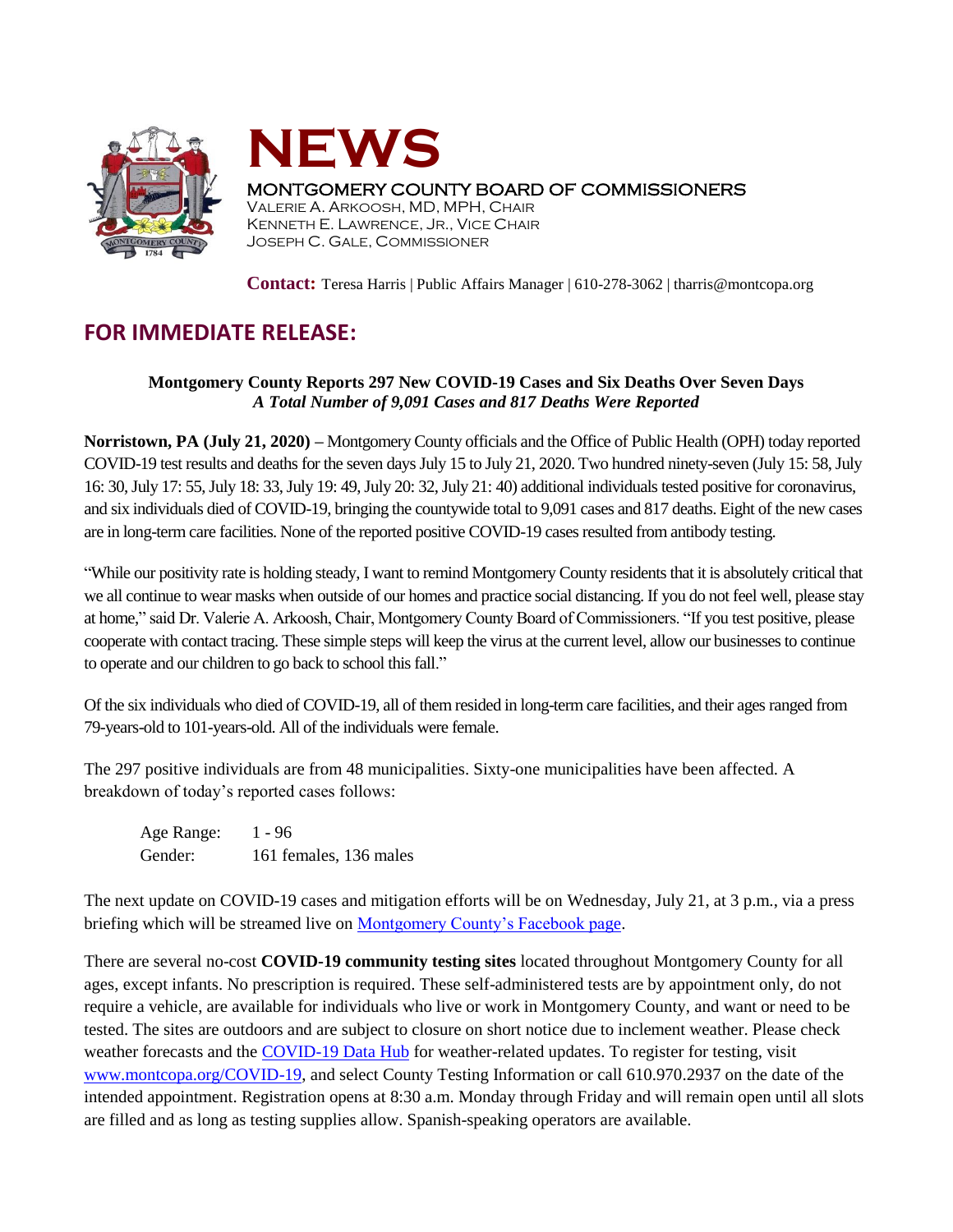**Ardmore** – 114 W. Lancaster Ave., Ardmore, PA. Testing is available Mondays, Wednesdays, and Fridays from 4 p.m. to 6 p.m., and on Tuesdays and Thursdays from noon to 2 p.m.

**Green Lane** – Deep Creek and Snyder Roads, Green Lane, PA. Testing is available Mondays, Wednesdays, and Fridays from 4 p.m. to 6 p.m., and on Tuesdays and Thursdays from noon to 2 p.m.

**Lansdale** – 421 W. Main St., Lansdale, PA. Testing is available Mondays, Wednesdays, and Fridays from 4 p.m. to 6 p.m., and on Tuesdays and Thursdays from noon to 2 p.m.

**Norristown** – Delaware Valley Community Health Center at the Norristown Regional Health Center at 1401 Dekalb St., Norristown, PA. Testing is available Mondays, Wednesdays, and Fridays from 10 a.m. to noon, and on Tuesdays and Thursdays from 3 p.m. to 5 p.m.

**Pottstown –** Montgomery County Office of Public Health, 364 King St., Pottstown, PA. Testing is available Mondays, Wednesdays, and Fridays from noon to 2 p.m., and on Tuesdays and Thursdays from 4 p.m. to 6 p.m.

**Willow Grove** – Montgomery County Office of Public Health, 102 N. York Road, Willow Grove, PA. Testing is available Mondays, Wednesdays, and Fridays from noon to 2 p.m., and on Tuesdays and Thursdays from 4 p.m. to 6 p.m.

While the above locations will be closed on Saturday and Sunday, information on **additional testing sites**, many of which operate over the weekend, can be found at [www.montcopa.org/COVID-19](http://www.montcopa.org/COVID-19) under the County Testing Information button.

COVID-19 contact tracing efforts are ongoing and are critical to slowing the spread of the disease. The County has partnered with ACLAMO, Family Services of Montgomery County, Montgomery County OIC, and Visiting Nurses Association Community Services to help with contact tracing efforts. Individuals who have been tested or identified as a direct contact of an individual who has tested positive for COVID-19 and has received a call from the 'Results Center' or any of our community partners may return the call to 610.278.5923 to find out their results or status. All information discussed on the call is strictly confidential and is only used to trace COVID-19 cases.

The COVID-19 outbreak continues to be a rapidly evolving situation. Please visit the Montco COVID-19 Data Hub at [www.montcopa.org/covid-19](http://www.montcopa.org/covid-19) to get the latest news, geographic and demographic information, and updates.

###